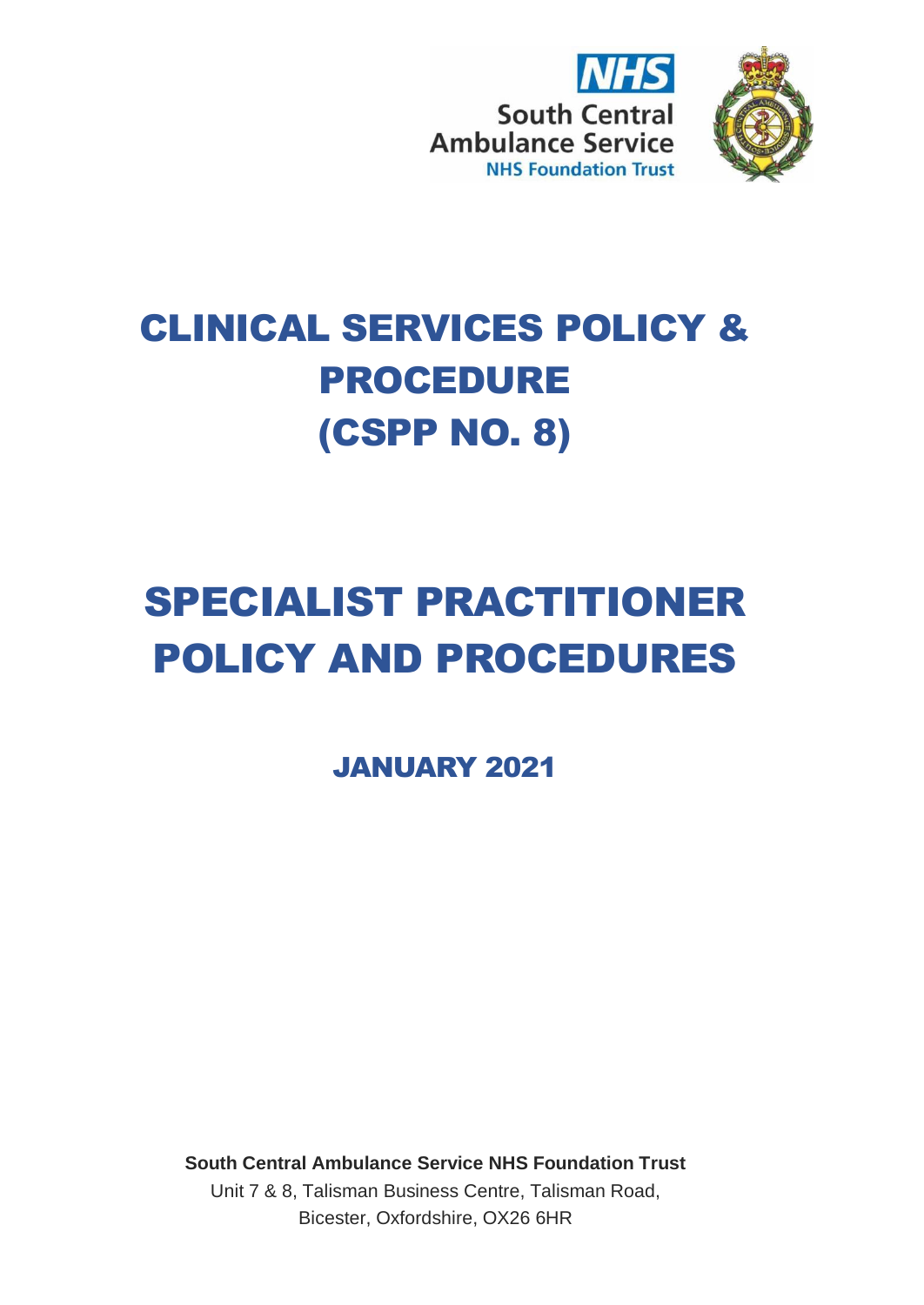## **TABLE OF CONTENTS**

| $\mathbf{1}$ . |                                                        |  |
|----------------|--------------------------------------------------------|--|
| 2 <sup>1</sup> |                                                        |  |
| 3.             |                                                        |  |
| 4.             |                                                        |  |
| 5.             |                                                        |  |
| 6.             |                                                        |  |
| 7.             | PATIENT ASSESSMENT, DIAGNOSIS, TREATMENT AND REFERRAL5 |  |
| 8.             |                                                        |  |
| 9.             |                                                        |  |
| 10.            |                                                        |  |
| 11.            |                                                        |  |
| 12.            |                                                        |  |

## <span id="page-1-0"></span>**DOCUMENT INFORMATION**

**Author:** John Ayling on behalf of the SP Management Team

**Original Author:** Mark Ainsworth-Smith**,** Consultant Pre-Hospital Care Practitioner

**Edited & Reviewed by:** Karen Skillicorn-Aston**,** Clinical governance Lead

#### **Consultation & Approval:**

Staff Consultation Process: (21 days) ends: Clinical Review Group

**This document replaces:** Nil

#### **Notification of Policy / Strategy Release:**

- All Recipients e-mail:
- Staff Notice Boards
- Intranet/Hub
- SCAS Internet

#### **Original Date of Issue:** November 2020

**Next Review:** January 2023

**Version:** v11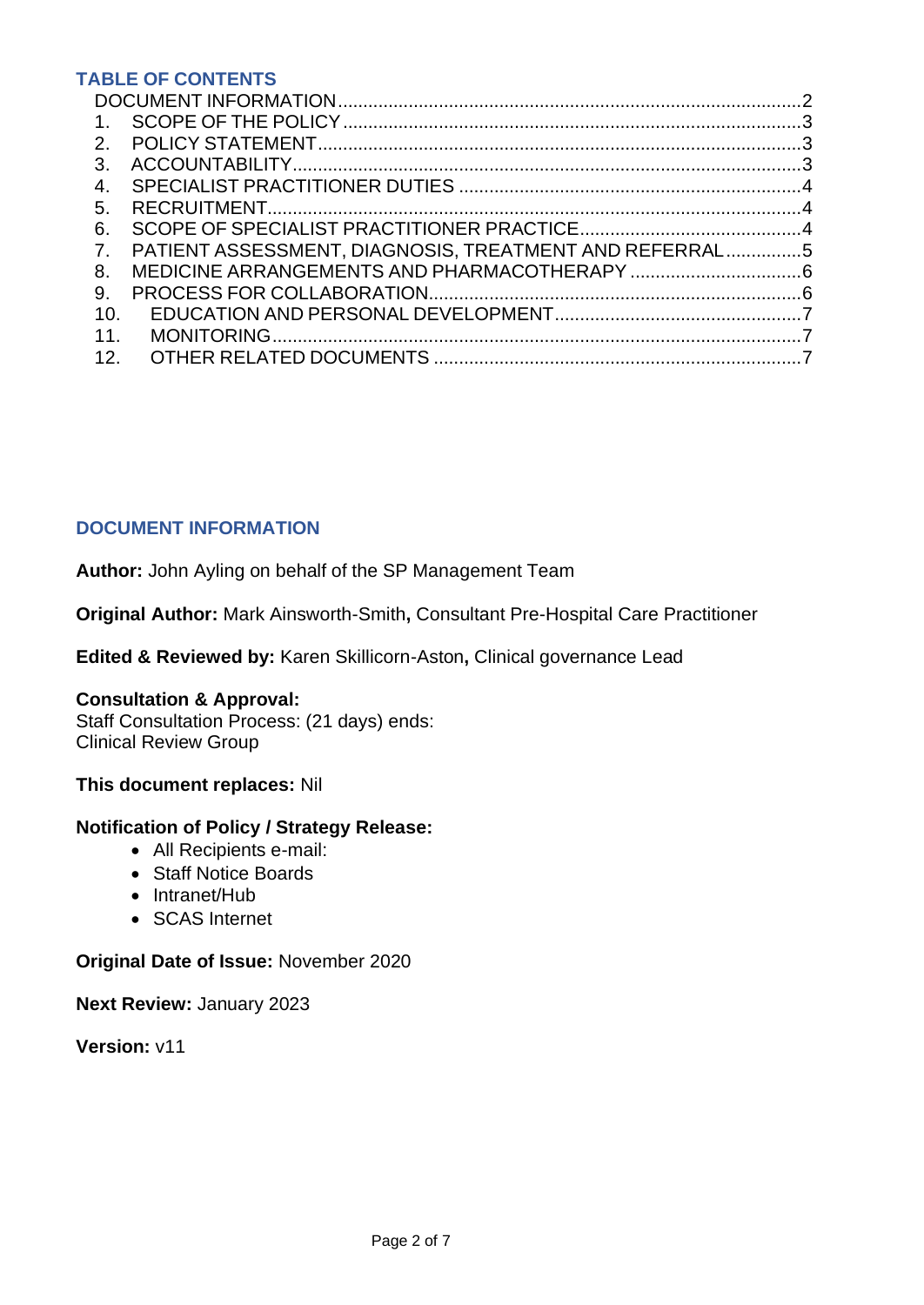## **SOUTH CENTRAL AMBULANCE SERVICE NHS FOUNDATION TRUST SPECIALIST PRACTITIONER POLICY AND PROCEDURES**

## <span id="page-2-0"></span>**1. SCOPE OF THE POLICY**

1.1 The scope of this policy is to formalise the arrangements within South Central Ambulance Service NHS Foundation Trust for the recruitment, training, clinical practice and monitoring of the Trust's Specialist Practitioners.

#### <span id="page-2-1"></span>**2. POLICY STATEMENT**

2.1 South Central Ambulance Service NHS Foundation Trust is committed to the development of the role of the Specialist Practitioner as a model to deliver health care to the patient as outlined in Urgent and Emergency Care Review (Keogh Report 2013). The Trust is committed to providing a modern and mobile health care service, meeting the needs of our service users 'Right Care First Time'. The trust provides professional and safe care for patients by providing the excellent education, clinical practice and monitoring, in order to maintain and improve the role of Specialist Practitioners.

## <span id="page-2-2"></span>**3. ACCOUNTABILITY**

3.1 Accountability for compliance with this policy is ultimately with the Trusts Chief Executive; however, this can be devolved within the Trust Board to a clinical director if appropriate.

#### 3.2 **Executive Director of Patient Care and Service Transformation**

The Executive Director of Patient Care and Service Transformation has Board level responsibility for compliance of this policy within South Central Ambulance Service NHS Trust. The Executive Director of Patient Care and Service Transformation also chairs the Patient Safety Group with all Medical Directors as membership which forms the Committee with responsibility for ensuring that this policy represents best practice.

#### 3.3 **Senior Operations Manager/ Head of Specialist Practice**

The Senior Operations Manager has management responsibility for ensuring this policy is implemented throughout the Trust. The role also has a co-ordinating function between departments to ensure the policy is embedded into practice.

#### 3.4 **Specialist Practitioner Managers**

The Specialist Practitioner Managers have a day to day management responsibility for ensuring this policy is implemented throughout the trust. The role also has a coordinating function between departments to ensure the policy is embedded into practice.

#### 3.5 **Patient Safety**

The Patient Safety Group will monitor the effectiveness of this policy and produce a gap analysis and action plans for the Quality and Safety Committee to resolve any highlighted issues.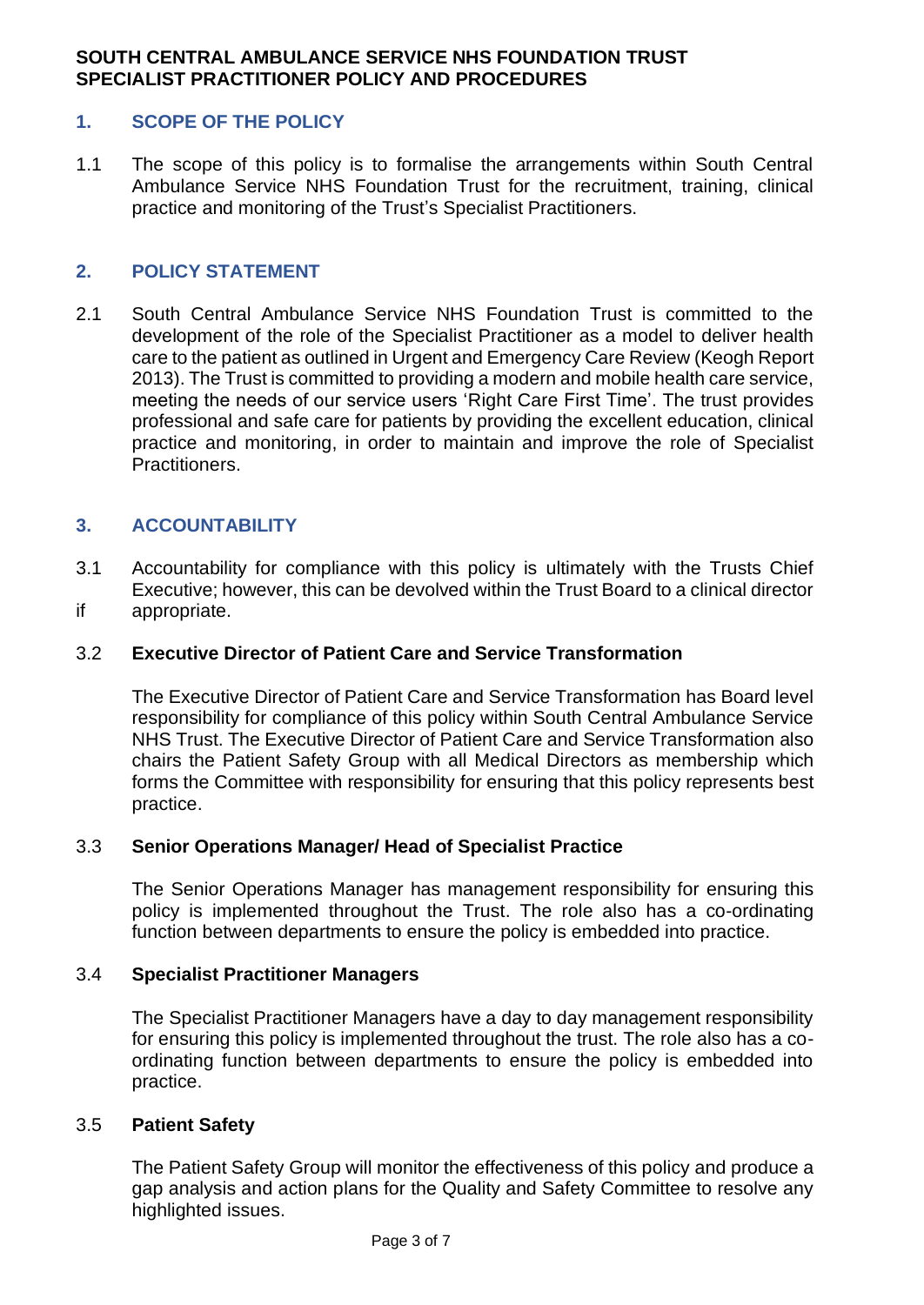## 3.6 **Quality and Safety Committee**

The Quality & Safety Committee will monitor the implementation and effectiveness of the policy via the Patient Safety Group, and the implementation of action plans, within the Trust's clinical governance structure.

## <span id="page-3-0"></span>**4. SPECIALIST PRACTITIONER DUTIES**

## 4.1 **Specialist Practitioner**

A Specialist Practitioner may be defined as a healthcare professional who works to a medical model, with the attitude, skills and knowledge base to deliver holistic care and treatment within the pre-hospital, primary and acute care settings with a broadly defined level of autonomy.

The settings where a Specialist Practitioner could be employed include:

- Walk-in-Centres
- General Practice
- Primary Care
- Out-of-Hours provision
- SCAS Frontline Ambulance provision
- SCAS Clinical Co-ordination Centre
- Collaborative HCP Projects such as the Falls and Frailty Service
- Custody Suites
- Emergency Departments
- Urgent Care Centres
- Nighttime Economy Projects

Specialist Practitioners are jointly answerable to their immediate line manager (Team Leader) and their Specialist Practitioner Manager.

## <span id="page-3-1"></span>**5. RECRUITMENT**

- 5.1 Specialist Practitioners are recruited in line with the Trusts recruitment policy and procedures.
- 5.2 Specialist Practitioners may be selected from either a Paramedic or Emergency Nurse background but must have successfully achieved an approved level 7 qualification.
- 5.3 It is the aim of SCAS to ensure that all new Specialist Practitioners employed within the Trust will have, or be working towards, a Specialist Practitioner masters level qualification. This is in line with the College of Paramedics (CoP), Health Education England (HEE) and NHS England recommendations for Specialist Practitioners. Many existing Specialist Practitioners will hold equivalent qualifications through other recognised accreditation schemes, which are also appropriate to their role.

## <span id="page-3-2"></span>**6. SCOPE OF SPECIALIST PRACTITIONER PRACTICE**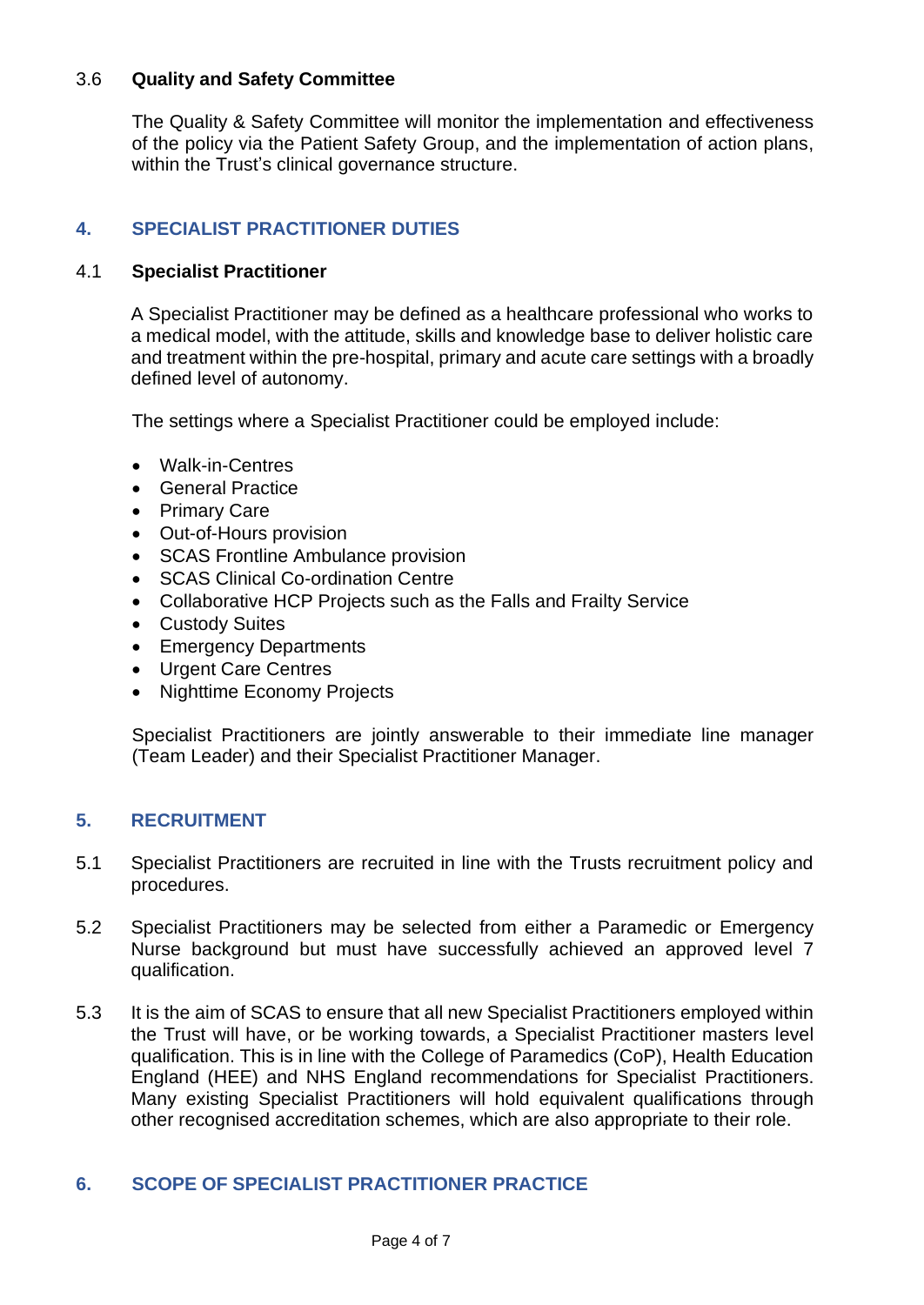## 6.1 **The Specialist Practitioner will:**

- Work across current and future organisational and professional boundaries
- Deliver care that is patient focused
- Deliver the most appropriate care in the most appropriate place and/or ensure that the patient is referred to the most appropriate health and social care professional within the context of individual patient characteristics, background and circumstances.
- Deliver care to patients in the most convenient and appropriate place for the patient
- Provide an appropriate pathway for the provision of unscheduled care
- Provide appropriate healthcare advice to support shared decision making and a person-centred approach, working in partnership with patients, families and communities
- Use interactions with patients to encourage changes in their behaviour that can have a positive impact on their health and wellbeing
- Undertake physical examinations based on a whole systems approach, taking a full and appropriate patient history using a medical model
- Assess the social and mental status of a patient
- Treat less serious illness and injury in pre-hospital, primary care and acute settings
- Request appropriate investigations, including pathological and radiological investigations, in accordance with established procedures.
- Ensure fewer inter-professional transfers for patients by drawing on the expertise of all members of the multi-disciplinary team and social support to meet people's best interests and optimise the integration of their care.
- Administer and supply medication in line with local Patient Group Directions.
- 6.2 *The scope of practice reflecting an educational pathway* in Appendix 1 lists the skills sets and learning outcomes in more detail.

## <span id="page-4-0"></span>**7. PATIENT ASSESSMENT, DIAGNOSIS, TREATMENT AND REFERRAL**

- 7.1 All Specialist Practitioners within the Trust will work in accordance of the professional standards of their registering body (NMC/HCPC)
- 7.2 Decision making, patient assessment, diagnosis, treatment and referrals are all associated with evidence based practice, in conjunction with a number of national guidelines and frameworks (NICE, JRCALC, BTS, RCGP, RCEM etc).
- 7.3 Practise in accordance with legislation, SCAS policies and procedures relevant to Safeguarding, Speaking Up, Equality, Diversity and Human Rights, Consent and Mental Capacity, Children and Young People, Duties of Candour and Care, Confidentiality and Caldicott Principles, Data protection and Information Governance, wider healthcare regulation
- 7.4 Specialist Practitioners will apply a range of physical assessment techniques appropriately, systematically and effectively. Exercise clinical judgement and select the most likely diagnosis in relation to all information obtained.
- 7.5 Specialist Practitioners will record information gathered concisely and accurately for clinical management, and in compliance with local protocols, legal and professional requirements for confidentiality, data protection and information governance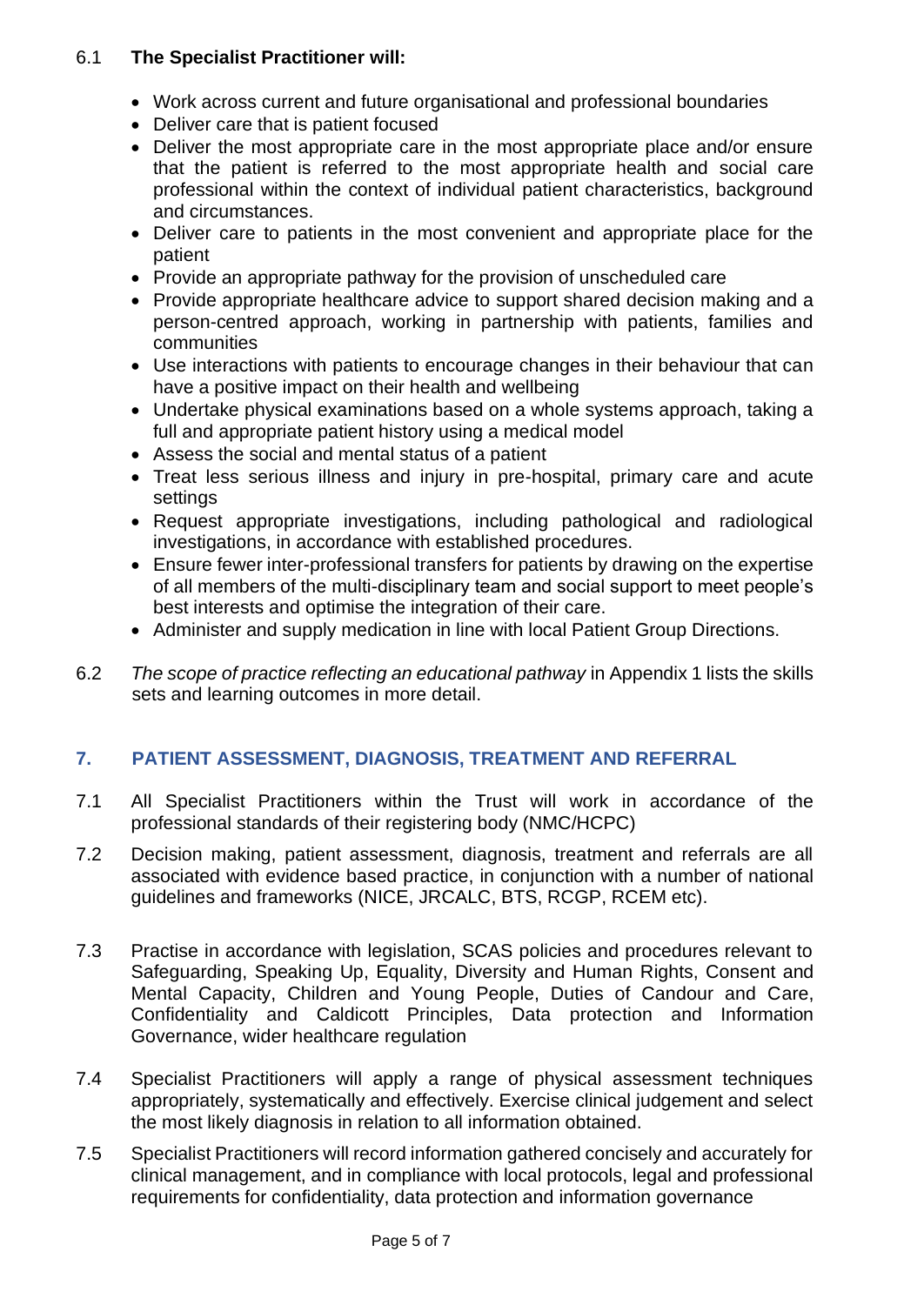- 7.6 Specialist Practitioners will adapt verbal and non-verbal communication styles in ways that are empathetic and responsive to people's communication and language needs and preferences, making use of accessible information as needed.
- 7.7 Specialist Practitioners will adapt clinical practice to non-face to face practice environments e.g. phone or video consultation.
- 7.8 Specialist Practitioners will respect and draw on the full range of colleagues' knowledge and expertise within the multi-disciplinary team to serve peoples' best interests, signposting where appropriate.

## <span id="page-5-0"></span>**8. MEDICINE ARRANGEMENTS AND PHARMACOTHERAPY**

## 8.1 **Medicine Arrangements**

Specialist Practitioners have a responsibility to maintain their competency in the management of medicines and to ensure their familiarity with changes to therapeutic guidelines as they are adopted by the Trust. Staff will adhere to the Trust Medicines Management Policy and any relevant policy applicable within a rotational placement environment

## 8.2 **Specific arrangements for Specialist Practitioners**

There are 3 arrangements for Specialist Practitioners working within SCAS:

- Paramedic Specialist Practitioner's registered with the HCPC use the AACE / JRCALC guidelines. In addition, they may, after additional training and after being deemed competent (see PGD exam), administer and supply medication according to the Specialist Practitioner Patient Group Directions within the Trust.
- For Nurse's registered with the NMC but without the Independent prescribing qualification, they may, after being deemed competent, use the Specialist Practitioner Patient Group Directions used within the Trust.
- For Nurses or Paramedics that have successfully completed the Independent Prescribing Course they may prescribe according to the Trust guidelines set out in the Medicines Management Policy.

## 8.3 **Assessment Process**

All Specialist Practitioners working within SCAS receive training on the use of Patient Group Directions to ensure that only fully competent, qualified and trained professionals operate within the directions. The training is performed during the Specialist Practitioner's training course, with ongoing training and in a bi-yearly review. Each Specialist Practitioner will be assessed as competent by means of a PGD exam (see evidence).

## <span id="page-5-1"></span>**9. PROCESS FOR COLLABORATION**

- 9.1 Specialist Practitioner work in collaboration with other healthcare providers in environments such as detailed in section 4.1.
- 9.2 Specialist Practitioners are expected to role model the values of their organisation/place of work, demonstrating a person-centred approach to service